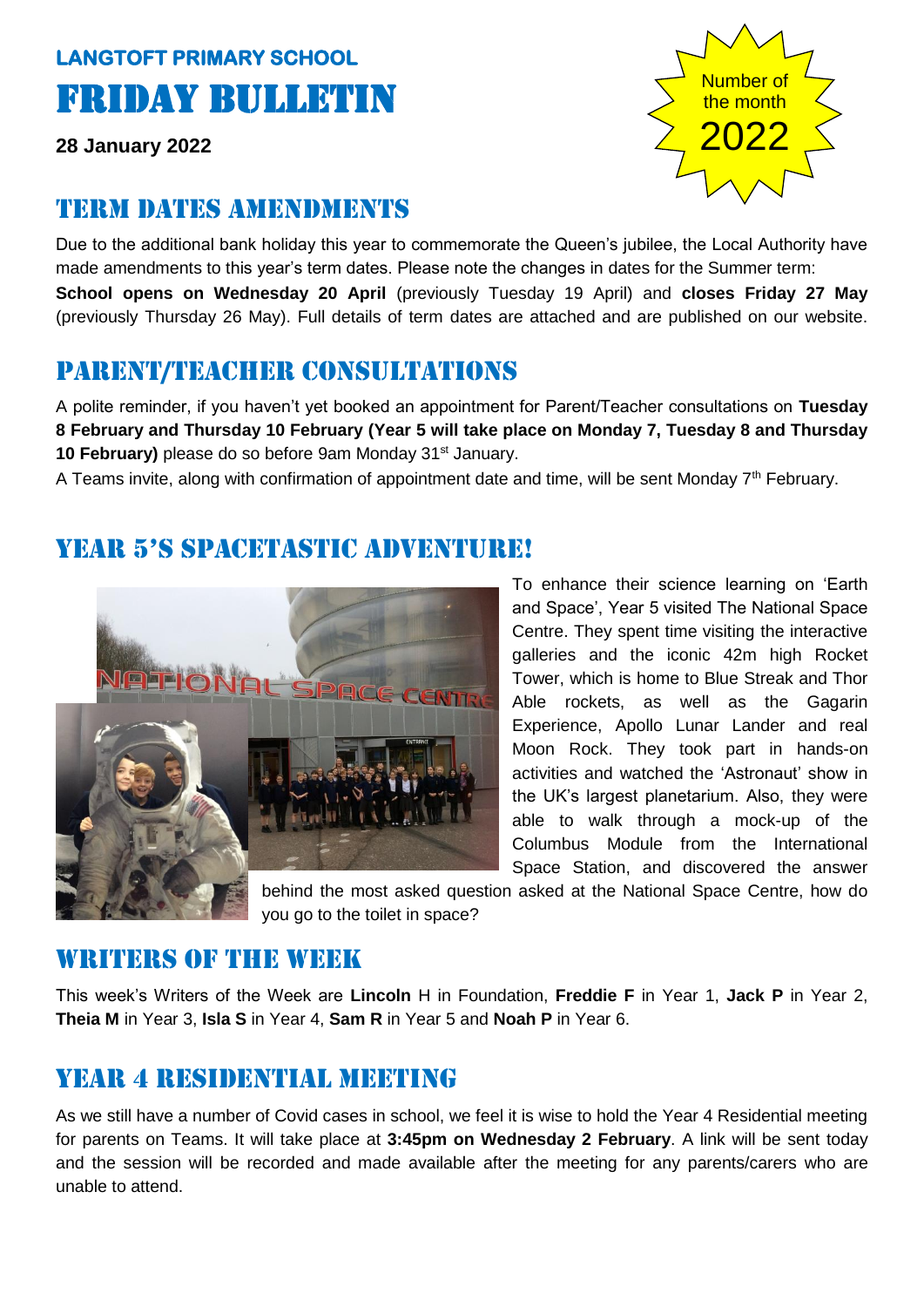#### Smart watches

A number of children are wearing smart watches to school. Whilst these have many great benefits and uses, they are not appropriate in school due to camera and phone capabilities. In line with our safeguarding policy, we kindly request that children **DO NOT** wear these to school.

#### Nspcc maths day

On Friday 4<sup>th</sup> February 2022, we shall be celebrating magnificent mathematics! This fun filled day coincides with the NSPCC Number day 2022 which aims to raise support for services such as Childline. Throughout the day children will be involved in a number of exciting, practical and engaging problem solving challenges that will enable them to demonstrate their knowledge and understanding of the subject. Our aim is to promote the school's core values of resilience, independence and inquisitiveness whilst having fun with maths. In addition to this, there will also be a *Times Table Rockstars* competition for Years 2 to 6. Further details are attached.

#### Covid isolation information

Following updated guidance from the Local Authority and in line with national guidance, from next week we will no longer be notifying parents/carers of positive cases in school unless the number of linked cases in a class or across classes meets threshold (as outlined in our Covid Outbreak Contingency Plan). NHS Test and Trace hold the responsibility to notify close contacts of a positive case.

We advise, that if your child tests positive for Covid, you contact their close friendship circle so they are able to complete the 7-day LFD testing.

You may find the below diagram informative if your child or a family member tests positive and when to end isolation. If in any doubt, please do not hesitate to contact the school office.

**Please continue to notify us if your child tests positive and share the 2 negative LFD tests prior to them returning to school.**



Examples of when to end self-isolation if you have had COVID-19 symptoms or have received a positive COVID-19 test result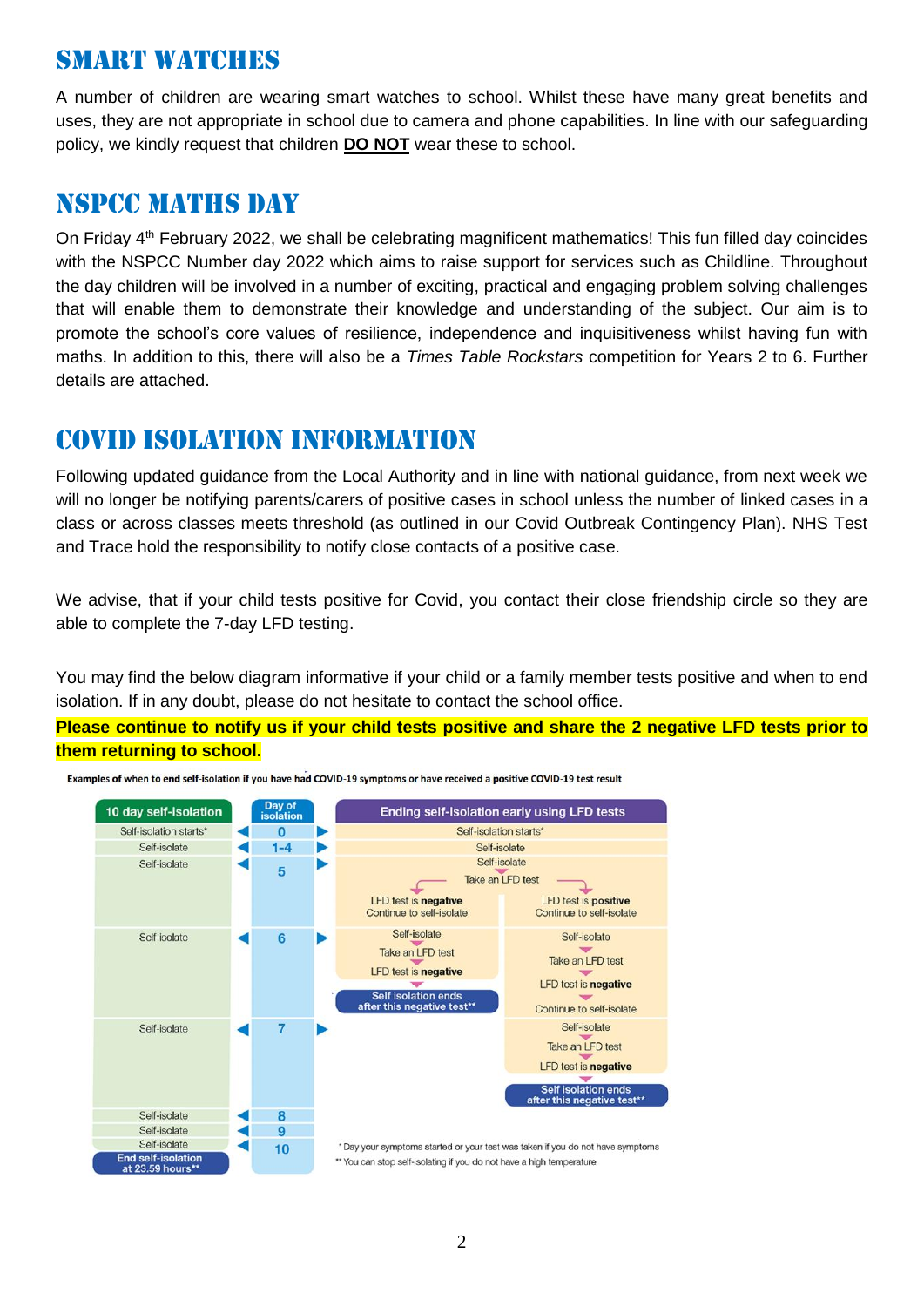#### children's mental health week - Dress down day



Children's Mental Health Week is taking place on **7-13 February 2022**. This year's theme is **Growing Together**.

**Growing Together** is about growing emotionally and finding ways to help each other grow. Challenges and setbacks can help us to grow and adapt and trying new things can help us to move beyond our comfort zone into a new realm of possibility and potential. However, emotional growth is often a gradual process that happens over time, and sometimes we might feel a bit 'stuck'. A whole school focus this term has been on resilience so this will be a good way of reinforcing this to the children.

We will be encouraging children (and adults) to consider how they have grown, and how they can help others to grow. On Friday 11 February we would like the children to come to school 'dressed to express' and be able to wear clothing of their choice.

More information about Children's Mental Health Week can be found by visiting: <https://www.childrensmentalhealthweek.org.uk/>

However, please do come and speak to us if you are concerned about your child's wellbeing and would like further support.

# Class updates

**For week commencing 31st January 2022 Please find information about what each class are learning next week.** 

#### Foundation stage

We are going to have an exciting week learning how Luna New Year is celebrated- 2022 is the year of the tiger! In Expressive Arts and Design, the children will follow instructions to draw their own dragons and use these to create a multi-media piece of art using wax crayons and coloured ink. In the afternoons they will use their fine motor skills to have a go at eating Chinese food using chopsticks. We will encourage the children to discuss their likes and dislikes. In maths, the children will work on combining two groups and begin to learn how to write simple number addition sentences. In phonics, the children are working on reading and spelling words with four sounds such as tent, slip and milk.

Next term we will be learning about people who help us- **if anyone has a job that involves helping others and you would like to come in and talk to children about it that would be brilliant.**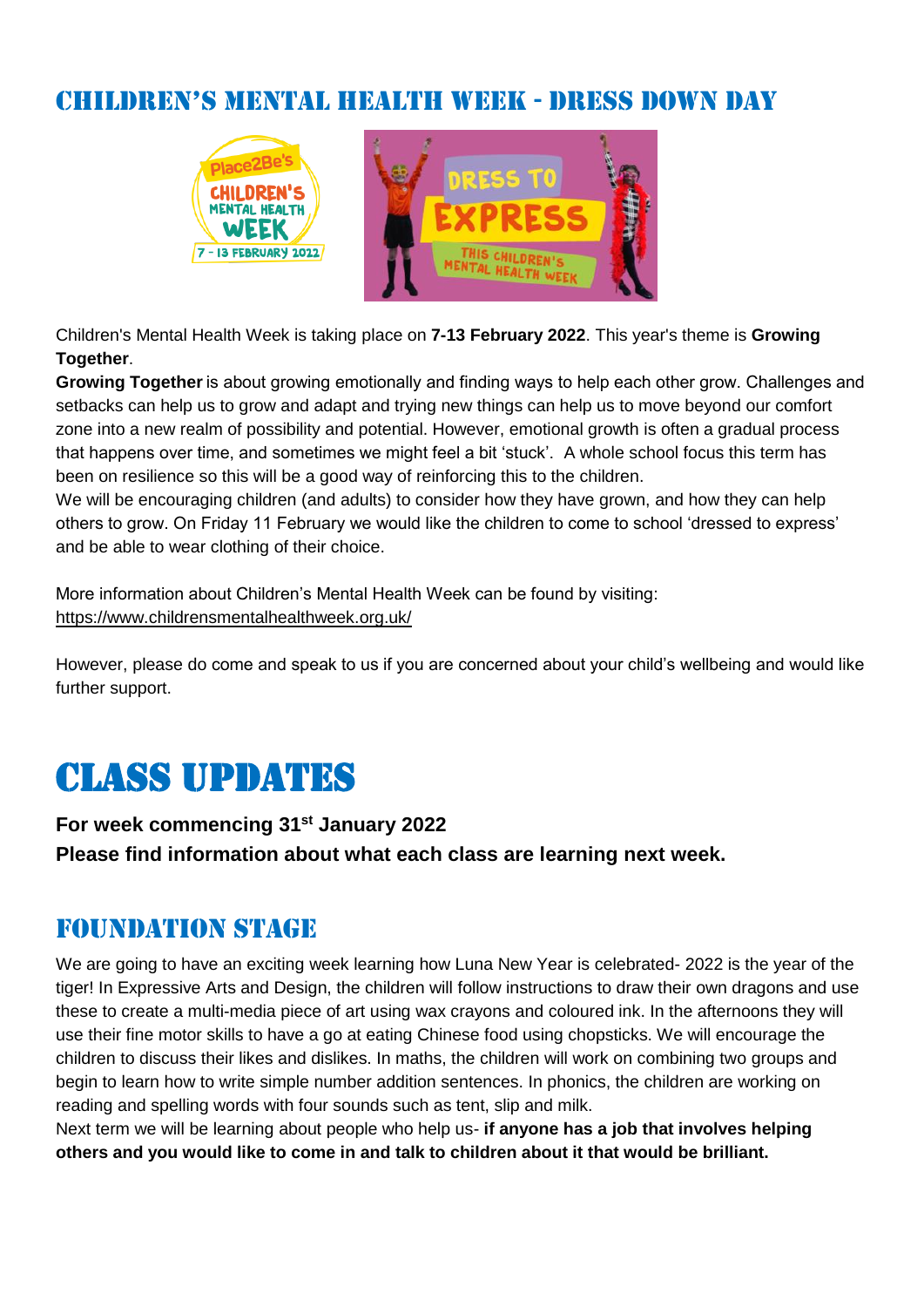# YEAR 1

We had an amazing week in Year 1 last week. We had a fantastic time with Kate from Peterborough Museum who taught us lots about toys from the past and even allowed us to play with some! This week we are going to be learning about Chinese New Year and listening to the Chinese Zodiac story. In science we are going to be conducting a simple experiment to find out which material would work best as an umbrella for a teddy bear and in art we will be looking at work by the artist Takahashi Murakami and thinking about what happens when we mix paint colours. In maths we will continue to learn about place value of numbers within 50 and taking part in Maths Day on Friday, by playing Hit the Button and doing other mathematical puzzles and challenges.

# Year 2

In Year 2 we will be continuing our work about money. We have been learning how to make amounts using different coins. We will now move onto adding comparing money, adding money to find totals and working out change. Well done to those who have been practising at home. Playing shops is a great way to become more confident when adding money and calculating change.

In English, we will be starting our unit on instructions linked to our topic about dragons. We will be working towards writing instructions on how to look after a dragon. We will start our writing journey by reading a range of different instructions and thinking about when we need instructions.

In science, we will be finding out about healthy eating and the five food groups that make up a balanced diet. We will be designing a healthy lunchbox and then designing a fruit smoothie that could go in the lunchbox. (We will be making our designs the following week). In geography, we will be learning more about the country of China and how people farm their food and what life is like in the countryside in comparison to our life in Langtoft. In computing, we will continue our work about programming by creating our own algorithms for our Beebots to follow. In art, our clay dragon eyes have been made and are looking fantastic. Next we will be painting them. I can't wait to seeing the end results.

#### YEAR 3

Next week in Year 3, we shall be exploring what we eat each day and how that fits in with a healthy, varied diet. We will identify how a variety of foods are made or reared including evaluating a range of sandwiches. In English we will begin to explore a range of information texts including animals and plants from the Amazon. The class will also explore colour mixing in art and trying to recreate a range of hues from the rainforest. We shall continue to read The Wild Robot in its adventures through the wilderness. In maths, we will continue to explore multiplication and division. P.E continues with improving our accuracy of passing in tag-rugby while we collate a series of moves in dance.

#### YEAR 4

In Year 4, we shall be continuing to develop our story writing skills. We have been exploring character and setting descriptions so far. We will be using these to create our own mystery stories. In mathematics, we shall be completing our journey through multiplication and division before looking at how to find the area of a shape. We are continuing to work on our times table skills with daily practise. It would be wonderful to see the children accessing 'Times table Rockstars' at home as well. Our design and technology projects are coming along nicely. We have the painting to complete and the installation of the electrical circuits to do. Look out for photographs and updates on Seesaw. In science, we shall be studying the work of Nikola Tesla. Thank you for all the junk modelling resources we have received. We are now very well stocked.